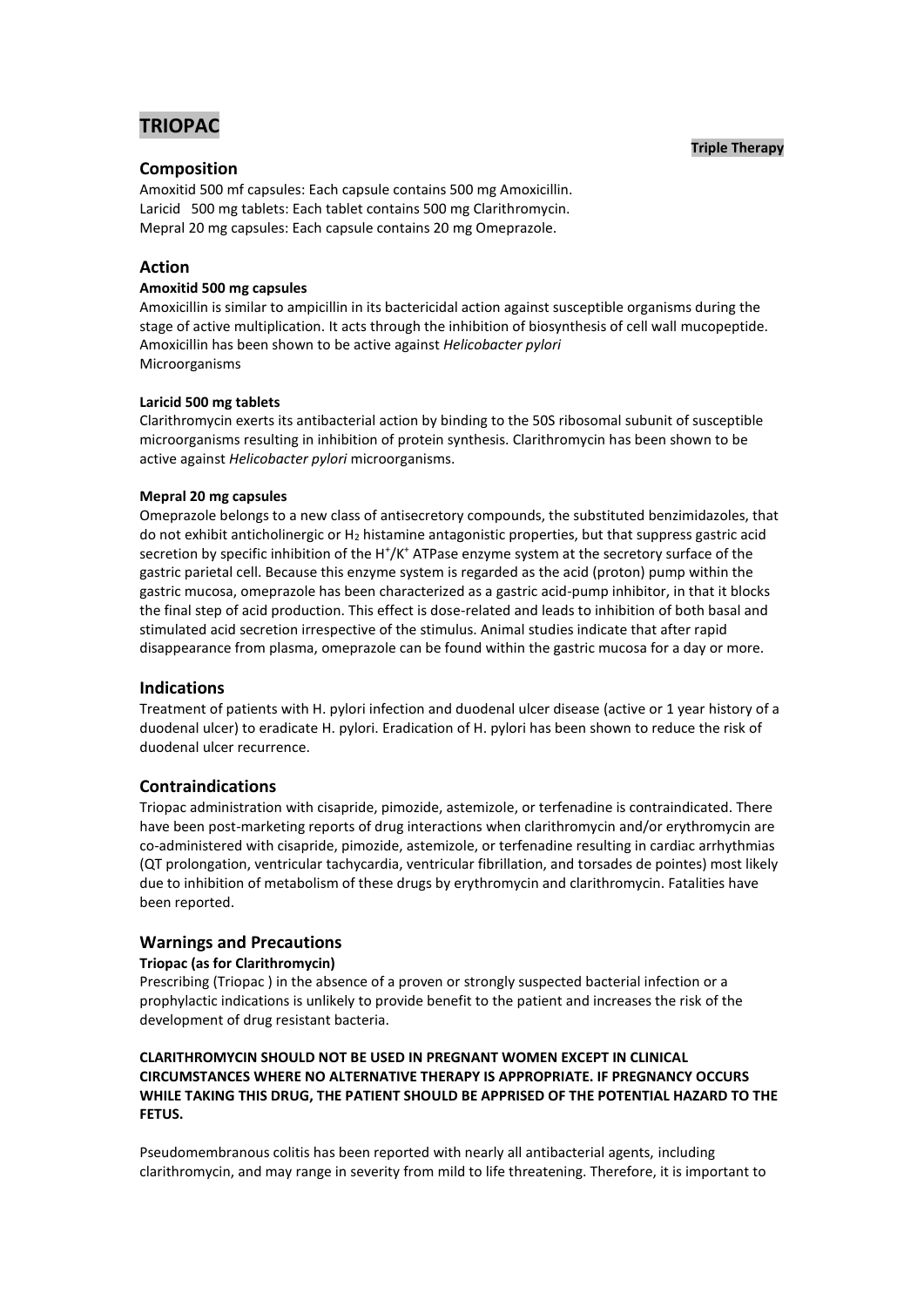consider this diagnosis in patients who present with diarrhea subsequent to the administration of antibacterial agents.

Treatment with antibacterial agents alters the normal flora of the colon and may permit overgrowth of clostridia. Studies indicate that a toxin produced by Clostridium difficile is a primary cause of "antibiotic-associated colitis".

After the diagnosis of pseudomembranous colitis has been established, therapeutic measures should be initiated. Mild cases of pseudomembranous colitis usually respond to discontinuation of the drug alone. In moderate to severe cases, consideration should be given to management with fluids and electrolytes, protein supplementation, and treatment with an antibacterial drug clinically effective against Clostridium difficile colitis.

## **General**

Clarithromycin is principally excreted via the liver and kidney. Clarithromycin may be administered without dosage adjustment to patients with hepatic impairment and normal renal function. However, in the presence of severe renal impairment with or without coexisting hepatic impairment, decreased dosage or prolonged dosing intervals may be appropriate.

Clarithromycin in combination with ranitidine and bismuth citrate therapy is not recommended in patients with creatinine clearance less than 25 ml/min.

Clarithromycin in combination with ranitidine bismuth citrate should not be used in patients with a history of acute porphyria.

For information about precautions of other drugs indicated in combination with clarithromycin serious anaphylactic reactions require immediate emergency treatment with epinephrine. Oxygen, I.V steroids, and airway management, including intubation, should also be administered as indicated.

#### **Pregnancy**

#### *Category C*

Animal reproduction studies have shown an adverse effect on the fetus and there are no adequate and well-controlled studies in humans, but potential benefits may warrant use of the drug in pregnant women despite potential risks.

#### **Nursing Mothers**

It is unknown whether clarithromycin is excreted in human milk. Because many drugs are excreted in human milk, caution should be exercised when Clarithromycin is administered to a nursing woman.

## **Geriatric Use**

In clinical trials, elderly patients did not have an increased incidence of adverse events when compared to younger patients. Dosage adjustment should be considered in elderly patients with severe renal impairment.

# **Adverse Reactions**

The most frequent adverse reactions for the triple therapy are diarrhea, taste perversion, and headache.

## **Drug Interactions**

#### **Amoxicillin**

Probenecid decreases the renal tubular secretion of amoxicillin. Concurrent use of amoxicillin and probenecid may result in increased and prolonged blood levels of amoxicillin.

Chloramphenicol, macrolides, sulfonamides, and tetracyclines may interfere with the bactericidal effects of penicillin. This has been demonstrated *in vitro;* however, the clinical significance of this interaction is not well documented.

#### **Clarithromycin**